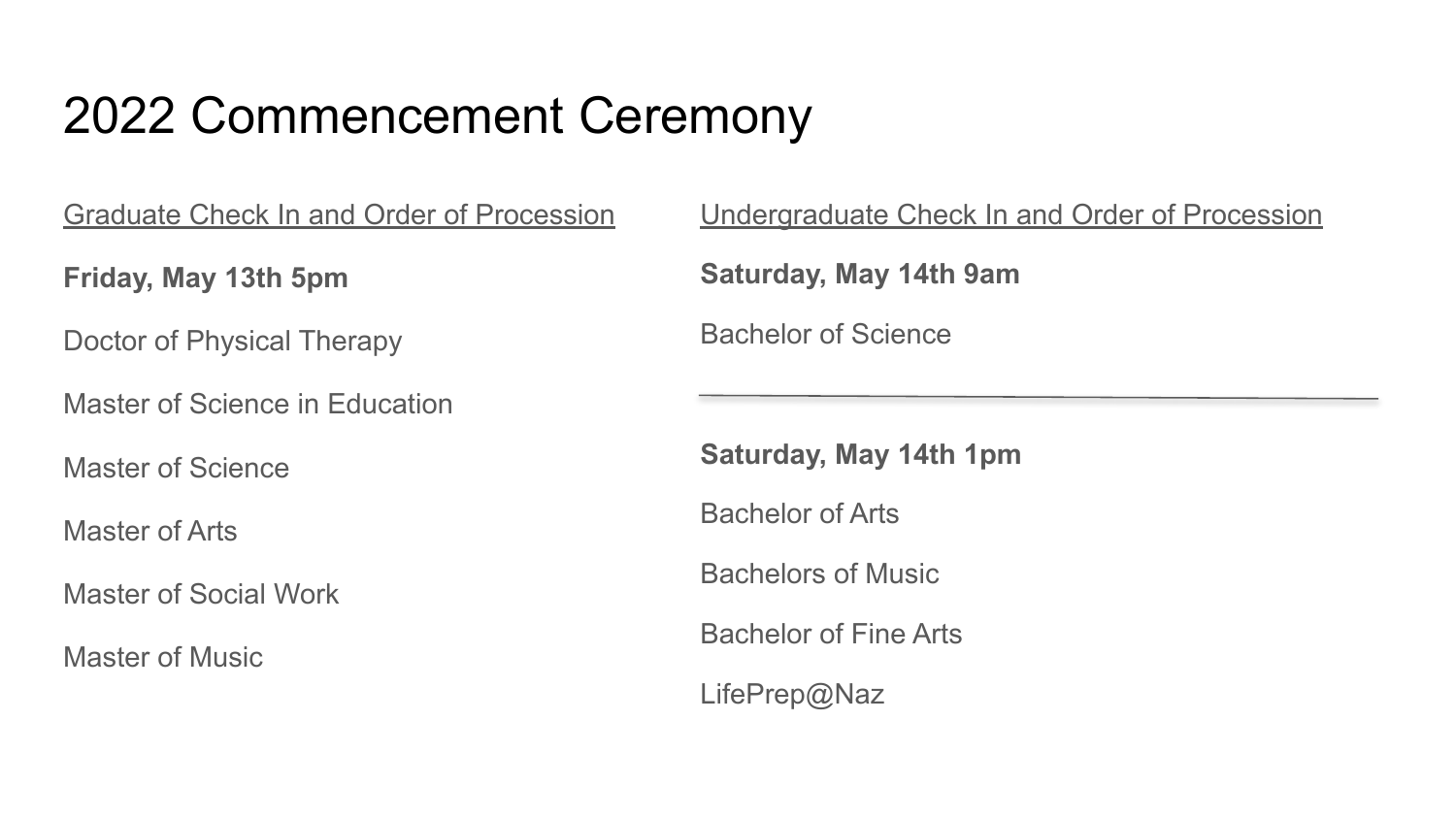#### Arrive at Golisano Training Center



Please do not bring valuables inside with you. There is no place to store them.

Enter the main entrance and head straight down the hallway to the other end of the building to the indoor turf field/check in area.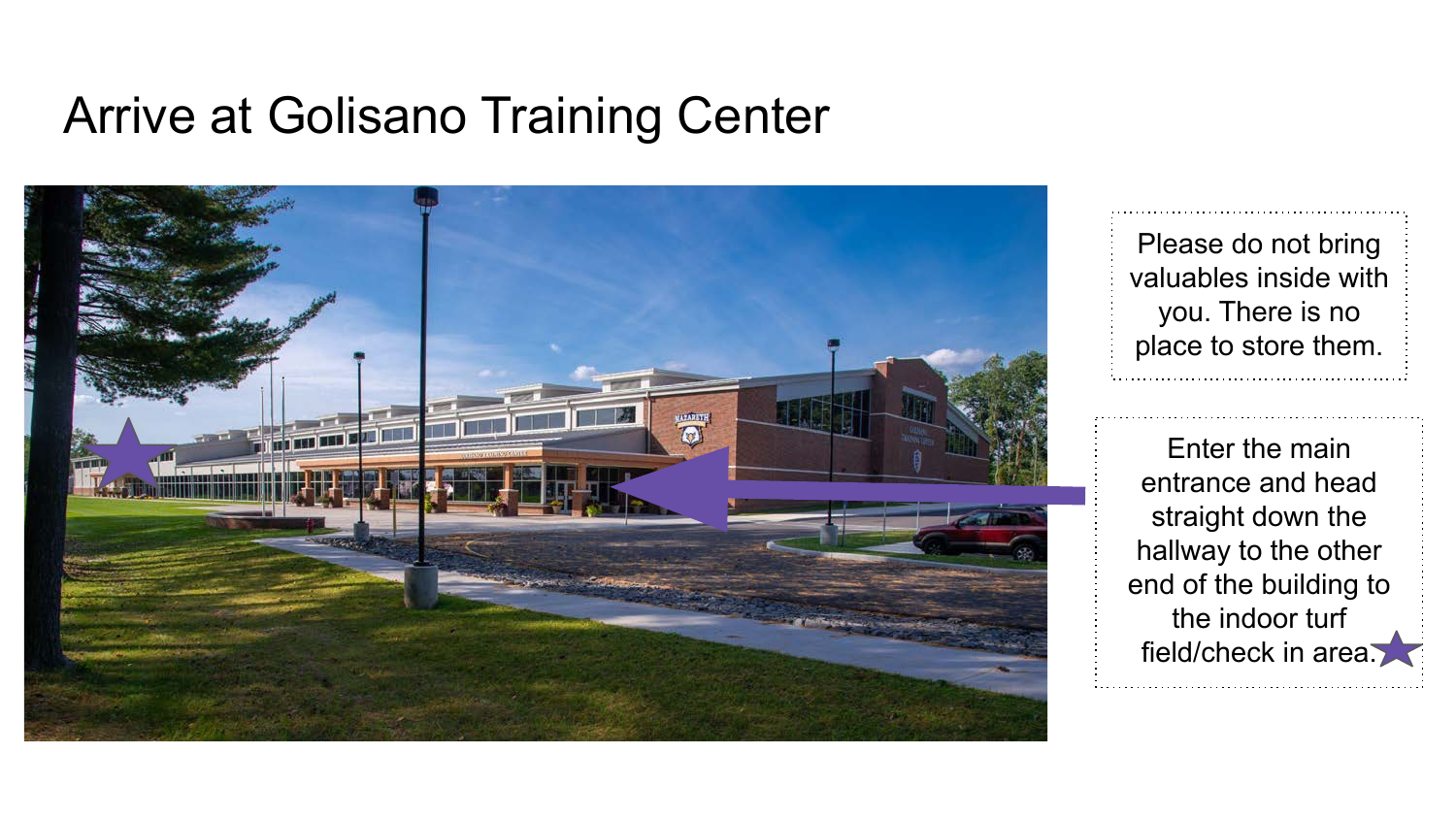#### Check In

Go to the Registrar's check in table to pick up your index card. Cards are sorted by degree type and then alphabetically by diploma name last/first. Unsure of what degree type you are earning? [Check the list.](https://docs.google.com/spreadsheets/d/18hrd6YVDg2YGhHQmvaZQD9UvDHS9flRkkR3zdCh2cSc/edit#gid=1956832960)

The index card lists: degree type and line order number, diploma name, phonetic name\*, and Latin honors (if applicable see below). BFA - 4 Alicia Collins Ah-Lee-Sha Collins Cum Laude

College policy qualifying for Latin honors:

- Only at undergraduate level, not given to graduate students.
- Must have completed *at least* 54 credits at Nazareth College.
- GPAs are exactly calculated to three decimal places and not rounded up.
	- 3.500-3.749 Cum Laude
	- 3.750-3.899 Magna Cum Laude
	- 3.900-4.000 Summa Cum Laude

\*If you did not provide phonetic name info on your graduation application and need to, you can use a sharpie at the check in table to add phonetic information. The phonetic spelling helps the person announcing your name on stage pronounce it correctly. No need to phonetically spell common names such as Jennifer or Smith.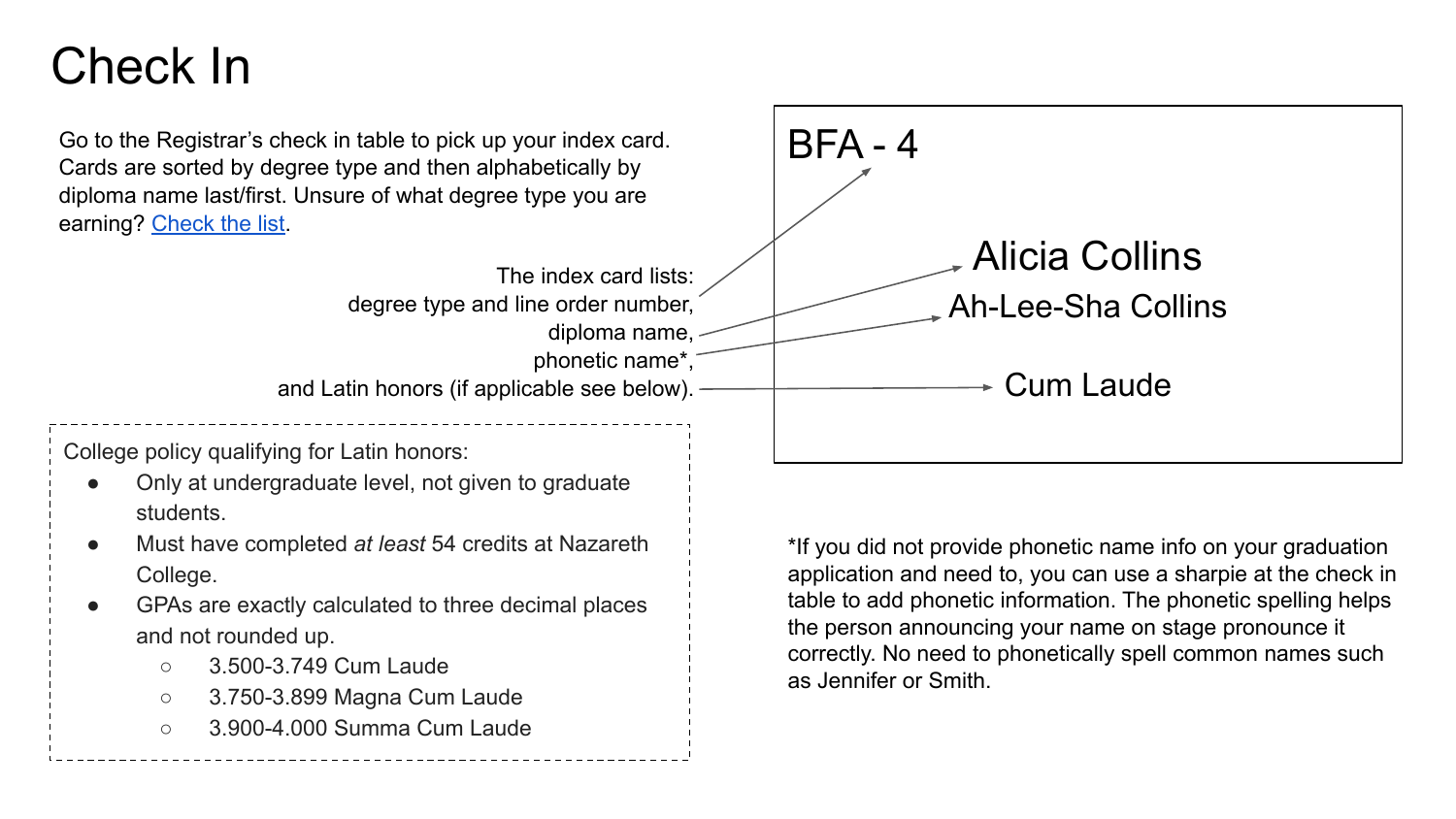### Find Your Line and Fix Your Academic Regalia

Once you have your card locate your degree type sign and find your place in the correct line. The number on the card ensures you place yourself in alphabetical order among the other graduates. The person behind you should have a higher number and the person in front of you should have a lower number but with the same degree type.





Ceremony staff are available to help you with your regalia. You must be wearing regalia to participate.

The hood should rest on your shoulders so that the colors representing your degree are visible.

- Bachelor's degree candidates should have their cap tassel on the right. It is moved to the left at the end of the ceremony.
- Master's and Doctorate degree candidates should have their cap tassel on the left.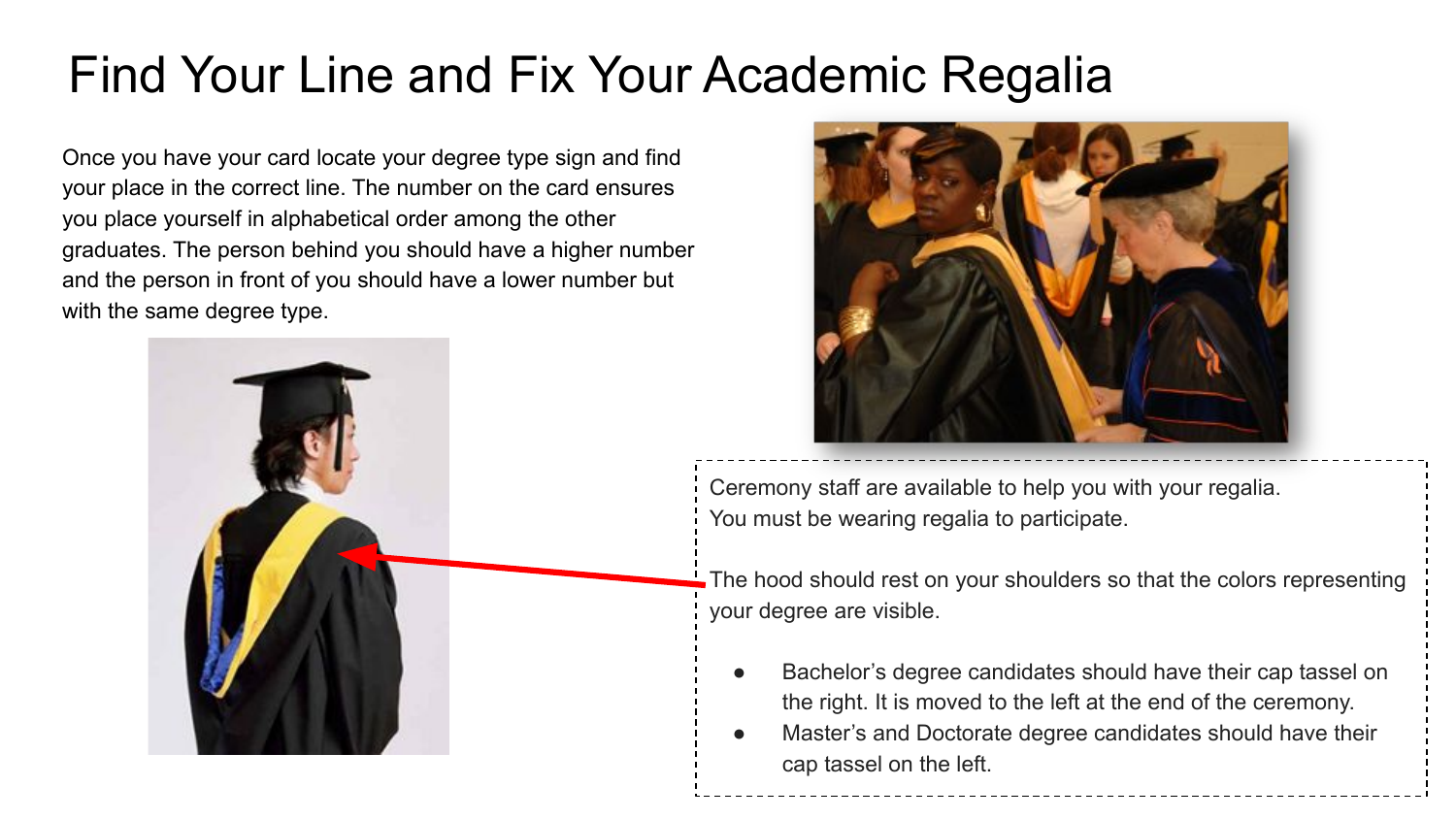### Ceremonial March

Graduates will begin marching into the ceremony area at the ceremony start time. Ceremony staff and faculty marshals will split each line into two new lines down the hallway and direct you into a row of seating for the ceremony. Be sure to move into the farthest seat in the row to allow room for all the candidates.

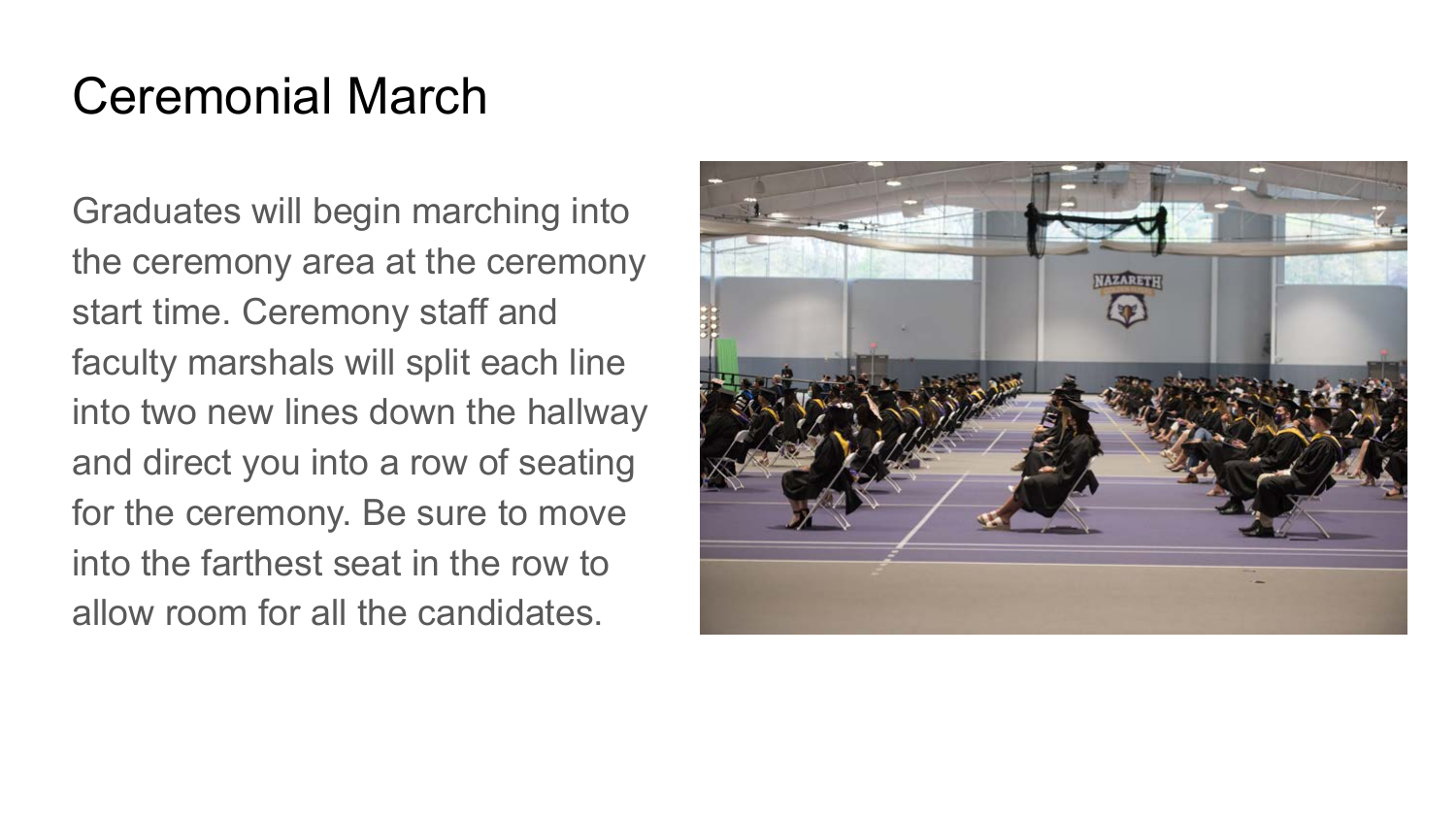# Crossing the Stage

Candidates assemble in a line and enter from both the left (A) and right (B) side of the stage as directed by ceremony staff. When it is your turn to cross the stage you will stop and hand your card to the Dean announcing names (C), once your name is read cross the stage to receive your diploma case in the middle of the stage (D) and then depart down the middle ramp (E) off the stage back to a seat. A professional photographer will take your photo with a diploma case before you cross the stage when you are lined up (F) and again when you are departing the stage down the middle ramp (E) with your diploma case.

*Diplomas are mailed to your address of record no later than one week after the ceremony if all financial obligations and degree requirements are met.*